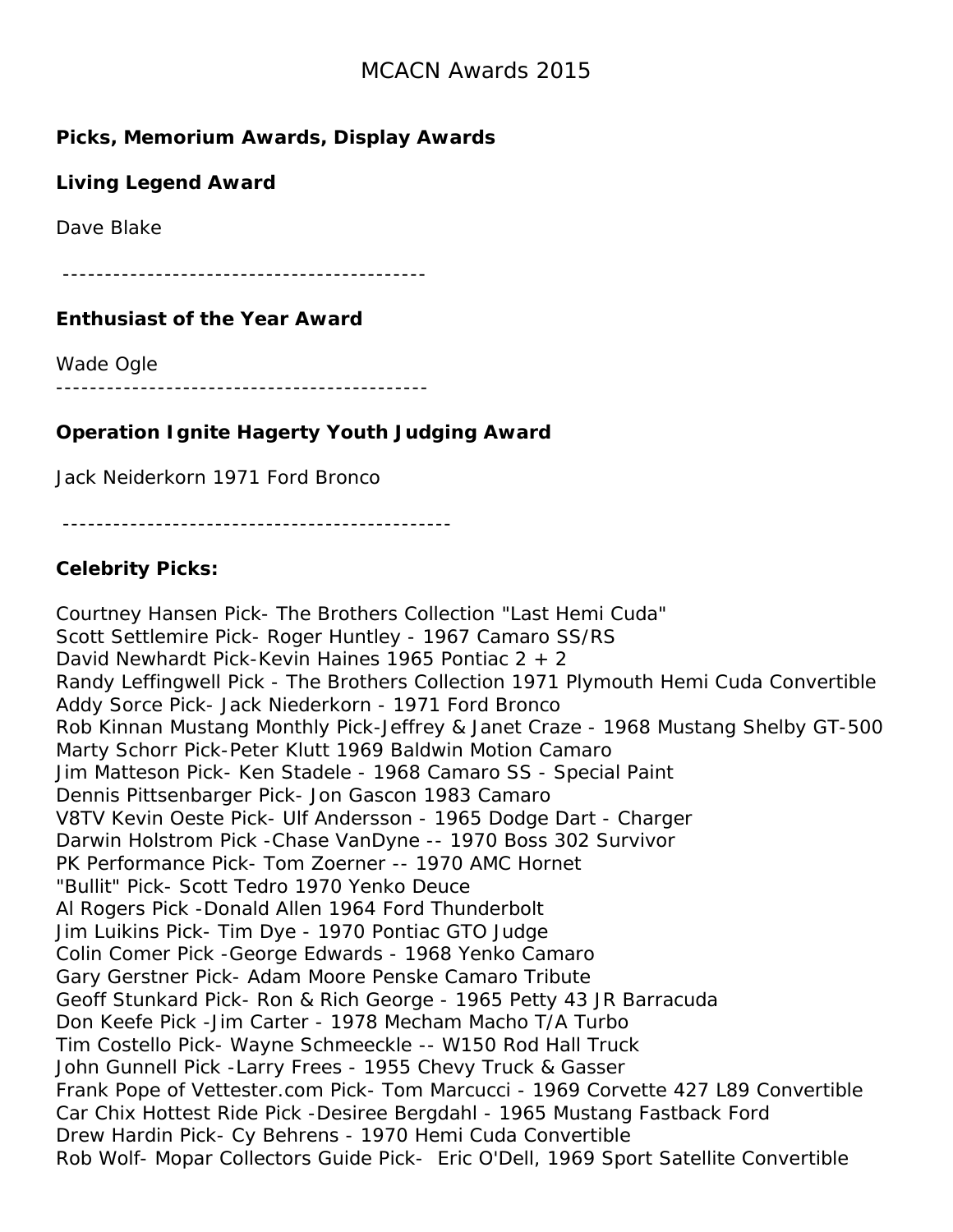Larry Laney Pick/Petty Museum - Boris Bonutti and Roy Gobczyski - 1966 Dodge Charger Donny Brass Pick - Susan Lizon - 1965 Acadian Beaumont Sport Deluxe Peter Klutt -Legendary Pick- Nick Smith 1965 Ford Mustang Gas Ronda A/FX Race Car Mark Gillespie Pick- Tom Snellback - 1965 Cobra Dragon Snake

---------------------------------------

### **Sponsor Picks:**

Mecum Auctions Pick -Kevin Suydam - 70 Trans Am Javelin Bill Stasek Chevrolet Pick -Ken Nagel - 1970 Chevelle LS6 Convertible Reliable Carriers Pick -Bob Holland - 1965 Chevelle L79 4DR The Brothers Collection Pick- Nelson Bove - 1963 Studebaker South Oak Dodge Pick- Jim Kramer -- 1962 Bud Faubel Chrysler 300 Magnum Auto Restoration Pick- Ted Stephens 1970 340 Duster Nickey Performance Pick -John & Cheryl Nolden 1969 Ford Mustang Mach I American Muscle Car Restoration, Inc Pick- Scott Tiemann - 1965 Pontiac GTO Corvette Central Pick- Joe & Kathe Palka - 1965 Chevrolet Corvette DFT Details Pick- Gordon Nelson - 1970 Mercury Cougar Eliminator MidAmerica Motorworks Pick-Larry and Rachelle Weymouth - 1971 Chevrolet Corvette LS6 Apex AutoSports Pick- Tomi DiCicco - 1970 Dart Swinger Wellborn Muscle Car Museum Pick- Daryl Wischnewsky - 71 Dodge Hemi Charge G & L Guitars Pick Award- Wade & Aster Ogle 1970 Dodge Challenger R/T Hemi Convertible Corvette Legends Pick- Howard Cohen 1969 Chevrolet Corvette Grundy Worldwide Pick-A&R Restoration #811 1965 Ford Fairlane Carlisle Events Ford Pick- Dave Wyrwas - 1970 Mercury Cougar Eliminator Carlisle Events Mopar Pick- Rod Nevirauskas 1970 Plymouth Roadrunner 440+6 **Convertible** Carlisle Events GM Pick- Mark Stitzer 1961 Pontiac Ventura Carlisle Events Corvette Pick- Dan McMicheal - 1970 Chevrolet Corvette Baldwin-Motion Phase III GT SEMO Classic Mustang Pick- Scott Tedro 1970 Red Yenko Deuce Phoenix Graphix-Mopar Pick-Tom Lembeck -- 1971 Hemi Cuda Convertible Phoenix Graphix- GM Pick-Larry Christensen -- 1969 Camaro Z28 JL8 Phoenix Graphix-Ford Pick- Dave Wrywas -- 1970 Boss 302 Cougar Eliminator Phoenix Graphix-AMC Pick- Kevin Suydam - 70 Trans Am Javelin Dana Forrester Pick- Robert and J.R. Amantea - 1965 Crovette Convertible 396-425 David Snyder Car Art Eye Candy Award Pick -Greg Knobbe - 1969 Dodge Coronet RT Hemi Convertible Daves Nostalgia Pick- Tom Dietz - 1965 Chevrolet Impala SS Trailex Aluminium Trailers Pick- Bob Krouse -- 1970 LS6 Chevelle NCM Insurance Agency Pick- Arthur Kohn and Chris Strickland - 1969 ZL-1 Camaro Ride On Appraisals Pick- Dennis Cumby - 1970 Chevrolet L56 Chevelle SS MK Insurance Leading Lady Owned by a Woman Ford Pick- Desiree Bergdahl - 1965 Mustang Fastback Ford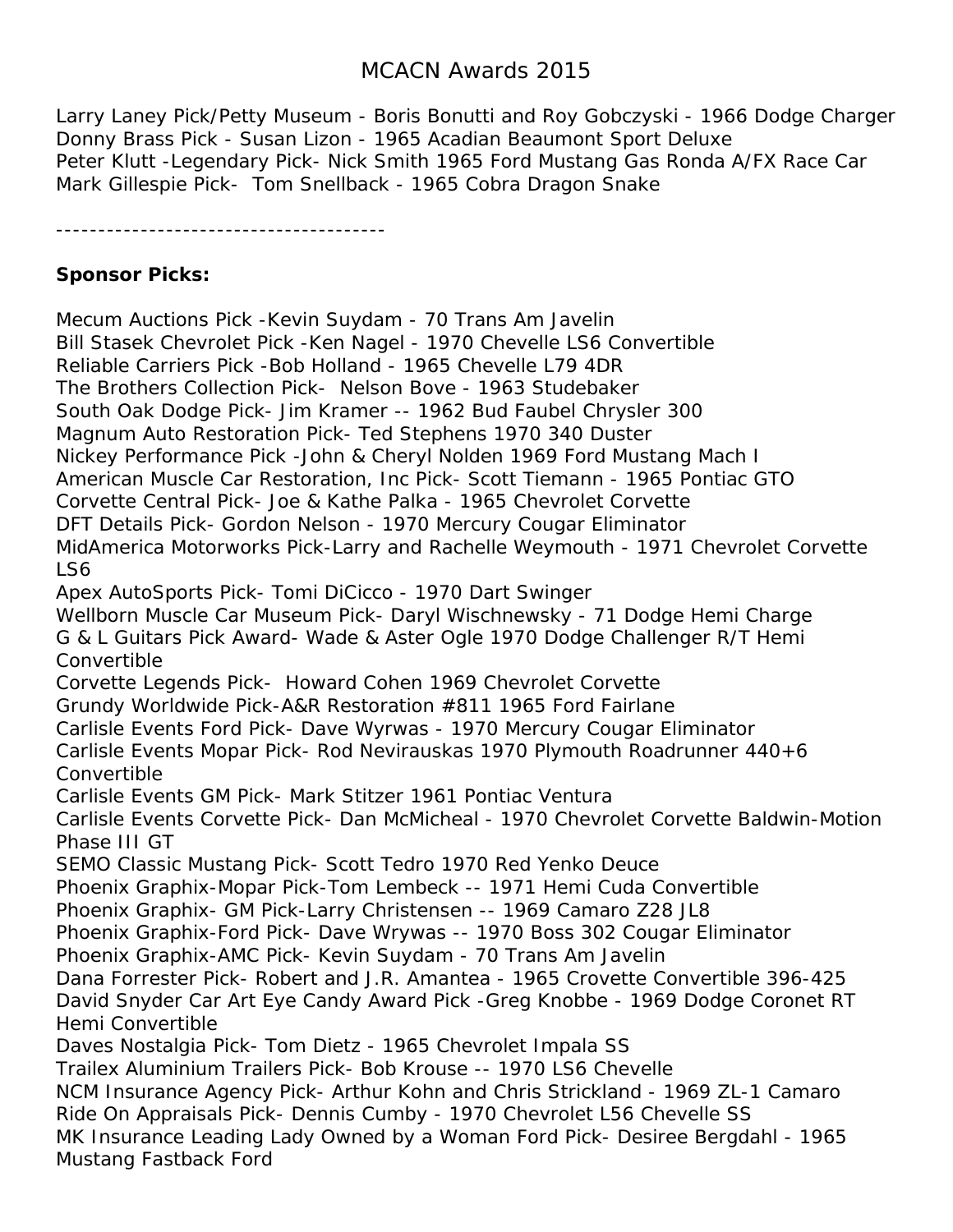MK Insurance Leading Lady Owned by a Woman GM Pick- Laura Anderson - 1969 Chevy Camaro MK Insurance Leading Lady Owned by a Woman Mopar Pick- Aster Ogle 1970 Plymouth Hemi Cuda Convertible MK Insurance Leading Lady Owned by a Woman Pick- Janet Craze - 1968 Shelby GT 500 Pro-Arc Shining Star Award- Cody Ingrassia - 1968 Dodge Dart Pro-Arc Shining Star Award- Preston Ingrassia - 1975 Bricklin SV-1 Pro-Arc Shining Star Award -Kyle Zelle - 1970 Ford Mustang Mach I Pro-Arc Shining Star Award -Taylor Timmerman - 1970 Plymouth Duster Koolestuff Pick- Thomas Gehlhaar - 1967 Chevelle American Performance LLC Frank Badalson Pick- Rick Greer -- 1971 Hemi Charger R/T Car Kulture Deluxe Pick- Larry Frees - 1955 Chevy Bel Air Gasser TDC Risk Management Pick- David Miller 1969 Chevrolet Corvette The SuperCar Registry Pick- T. Scott Tedro -- 1970 Yenko Deuce

### **Club Picks:**

Bad Bowties Club Pick- Henry Braddock - 1964 Ford Falcon Chicago Gearheads Club Pick- Brian Gaffney - 1965 Buick Riviera GS F.A.S.T. Club Pick- Dave Manship - 1969 Dodge Super Bee Pure Stock Muscle Car Drags Club Pick- Jim Pydo - 1965 Corvette Chicagoland Mopar Connection Club Pick- Stan and Lori McGuire - 1970 Dodge Charger Thunder Road Club Pick- Reliable Carriers -- Volvo 2015 Transporter

#### **In Memorium Awards:**

Ron Spahr Memorial Award- Joe Remes Helen Gibb Memorial Award- Beth Bimbi Edmun Lis Memorial Award- Skip Lecates 1969 Camaro

#### **Other Awards:**

Outstanding Club Participation- Thunder Road Club Outstanding Display- Adam Moore Penske Camaro Tribute Outstanding Display- Ron & Rich George - 1965 Petty 43 JR Barracuda Outstanding Display- Bob Perkins & Rick Campbell Boss 302 Mustang Display Outstanding Display -Scott Tiemann - 1965 Pontiac GTO Outstanding Display -Kathy McGuire -- 1969 Camaro Outstanding Display -Terry Smolik 1986 Choo Choo El Camino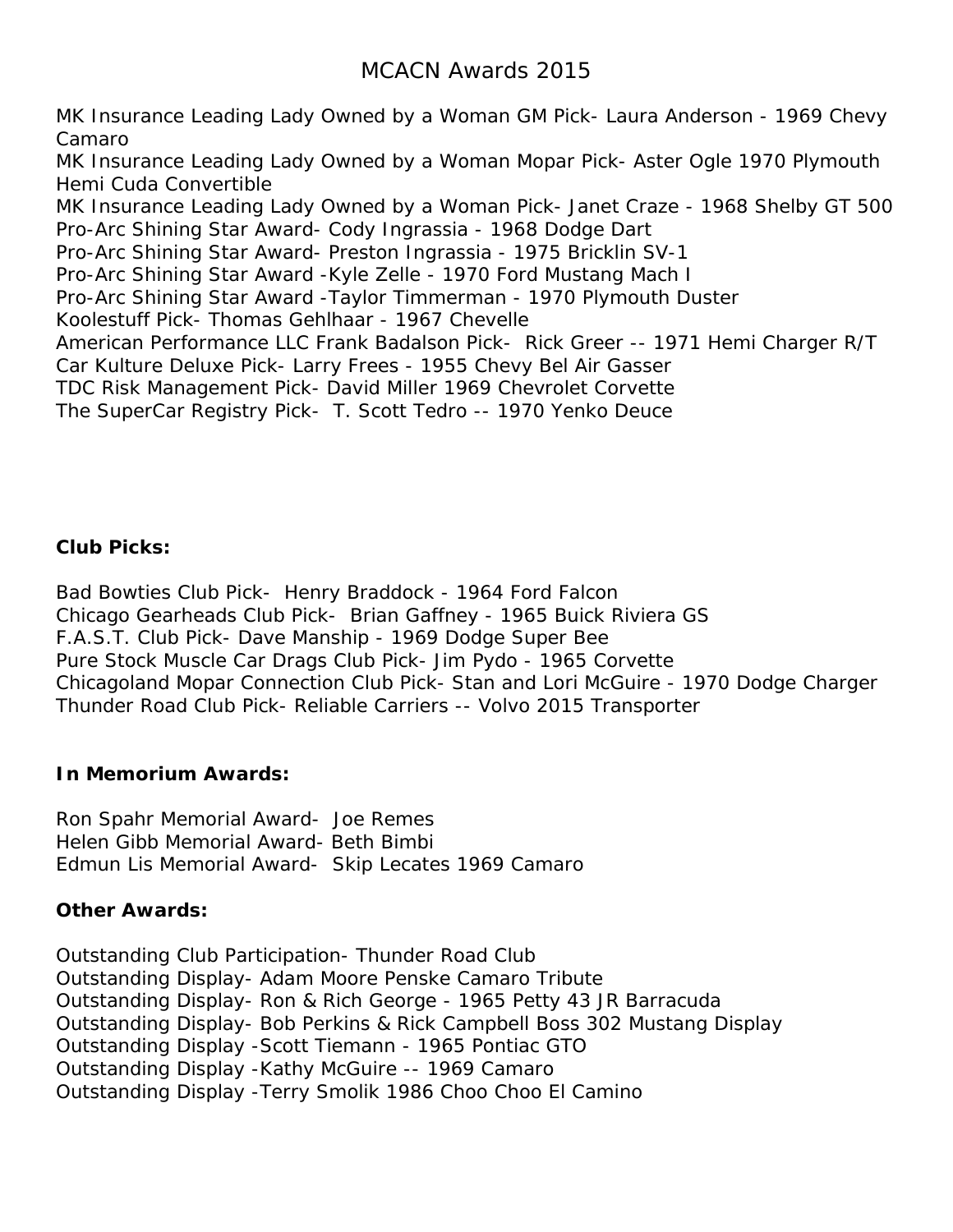**Concours** For Original or Restored to Factory Stock Original Cars

#### **Bronze Concours**

Martin Hanawalt 1970 Plymouth Cuda

#### **Silver Concours**

Calvin Barker 1986 Chevy Corvette Chuck Batinovic 1970 Pontiac Trans Am Jeff Betz 1966 Plymouth Satellite Stefano Bimbi 1970 Oldsmobile 442 W-30 Dan Bishop 1970 Chevrolet Chevelle SS Frank Chicherchia 1969 Plymouth Roadrunner Bruce Eilenberger 1968 Plymouth GTX Ron George 1965 Plymouth Barracuda Formula S Len Grimsley 1970 Plymouth Cuda Jim Isbell 1968 Pontiac GTO Eric Jensen 1970 Oldsmobile 442 W-30 Dave Lambert 1965 Chevrolet Malibu Z16 Keith Low 1966 Pontiac GTO Post Sport Coupe Michael Mancini 1970 Dodge Charger John Mannix 1970 Chevrolet Camaro Z/28 Ken Nagel 1970 Chevrolet Chevelle SS Gordon Nelson 1970 Mercury Cougar Eliminator Eric O'Dell 1969 Plymouth Sport Satellite Patrick O'Leary 1968 Plymouth Hemi Roadrunner Gerald Pockrus 1968 Plymouth GTX Dominic Rossi 1969 Chevy Camaro Pace Car Dan Ruszczycki 1968 Plymouth Hemi Road Runner Les Saville 1970 Chevrolet Chevelle SS Tim Schell 1969 Pontiac GTO Judge Rick Simpson 1971 Plymouth Cuda Mike Sobotka 1972 Buick Stage 1 4 Speed Convertible (26)

#### **Gold Concours**

Lawrence Sachs & J. R. Amantea 1967 Chevrolet Corvette Laura Andersen 1969 Chevrolet Camaro Ulf Andersson 1965 Dodge Dart Charger Matt Barczak 1969 Chevrolet Camaro Z28 Chuck Batinovic 1971 Pontiac Trans Am Patrick Biase 1965 Chevrolet Malibu Z16 John Bierkamp 1963 Chevrolet Corvette Stingray Richard Boeye 1969 Ford Boss 302 Mustang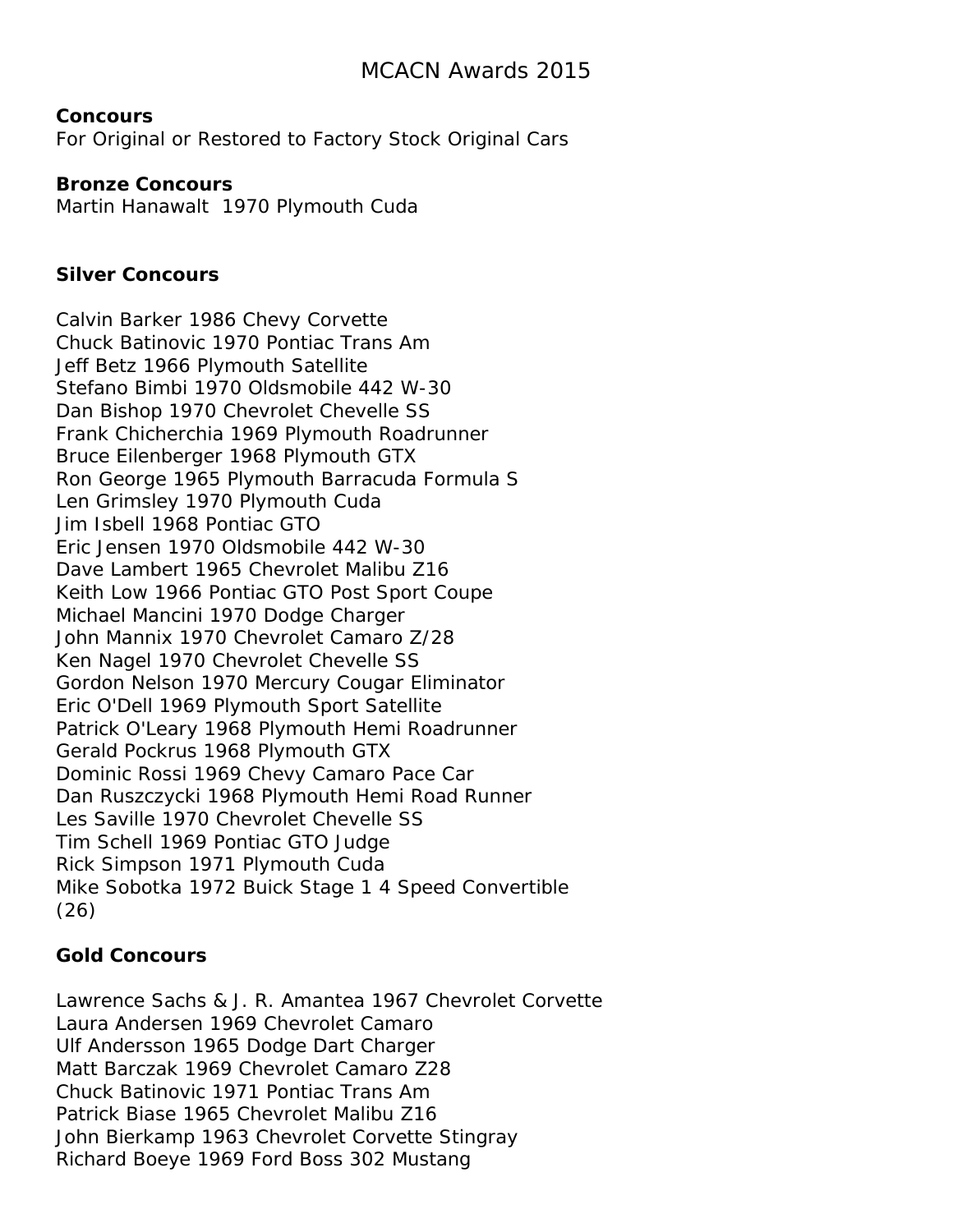Arnold Boris 1965 Oldsmobile Starfire Lynn Bower 1967 Chevy Chevelle Dave Brewer 1967 Shelby Mustang Steven Brussich 1970 Dodge Dart Swinger 340 Rick Campbell 1969 Ford Mustang Boss 429 Jerry Carlson 1970 Chevrolet Chevelle SS Jeffrey & Janet Craze 1968 Shelby GT-500 Greg Crecos 1967 Chevrolet Corvette Stringray Mark Davinroy 1970 Oldsmobile 442 W-30 Convertible Terry Davis 1966 Chevrolet SS 396 Chevelle Terry Davis 1966 Chevrolet SS 396 Chevelle Toni DiCicco 1970 Dodge Dart Swinger George Edwards 1968 Chevrolet Yenko Camaro Marlene Ferguson 1969 Oldsmobille Hurst Olds Chuck Finch 1966 Chevrolet Chevelle John Ginger 1970 Chevrolet Chevelle SS Steve Grover 1970 Ford Mustang Boss 302 Mike Guarise 1970 Buick GS Stage 1 Four Speed Convertible Steve Hakola 1974 Pontiac Trans Am SD-455 George Hansen 1962 Oldsmobile Starfire Convertible Roger Huntley 1967 Chevy RS/SS Camaro Michael Jenson 1969 Ford Mustang Shelby GT-500 Steve Johns 1969 Pontiac GTO Judge George Keys 1970 Chevrolet Chevelle LS6 Howard Kohlbrenner and Tom Migut 1966 Chevrolet Chevy II SS Dave Krespan 1964 Chevy Chevelle Malibu SS Convertible Bob Krouse 1970 Chevrolet Chevelle SS Dennis Lavallee 1970 Chevrolet Chevelle LS5 Mark Lavelle 1966 Dodge Charger Charles Lombardi 1963 Chevy Impala SS Convertible Darren Longhofer 1965 Shelby GT350 Anthony Lucarz 1972 Ford Gran Torino Sport Michael Mancini 1971 Plymouth Hemi Cuda Scott Mann 1971 Chevrolet Chevelle SS Convertible Thomas Marcucci 1969 Ford Mustang Boss 429 Robert McNab 1967 Chevrolet SS 427 Convertible Bill McVicker 1989 Pontiac 20TH Anniversary Turbo Trans Am Ian Milligan 1965 Pontiac GTO Mike Mordarski 1970 Plymouth AAR Cuda Ken Nagel 1959 Dodge Custom Royal Lancer John & Cheryl Nolden 1969 Ford Mustang Mach 1 Ron Novitski 1968 Oldsmobile W30 442 Ajesh Parikh 1970 Buick GSX Stage 1 Christopher Piscitello 1967 Chevy 396/325 Camaro Pace Car Convertible Larry Robison 1966 Chevy Chevelle SS Joseph Salvo 1970 Chevrolet Chevelle SS 396 Tim Schell 1969 Chevrolet Camaro L72 COPO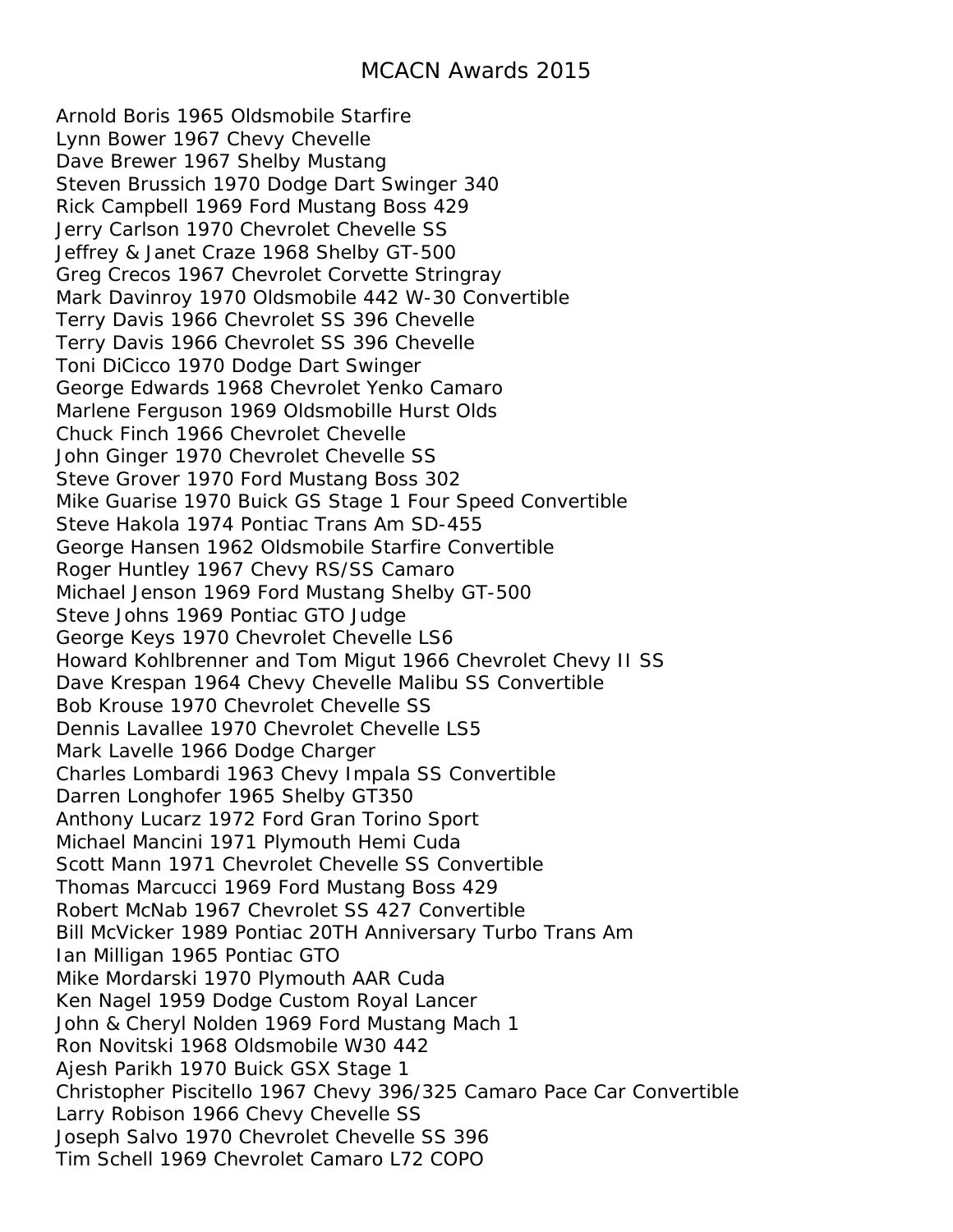Tim Schell 1970 Chevrolet LS6 Chevelle Sport Coupe Mike Sobotka 1971 Buick Stage 1 4 Speed Convertible Ken Stadele 1968 Chevrolet Camaro SS 396 L78 Coupe Mark Stitzer 1961 Pontiac Ventura Kevin Suydam 1970 AMC Trans Am Javelin R. Scott Tedro 1970 Chevrolet Nova Deuce R. Scott Tedro 1970 Chevrolet Yenko Deuce Mark Timken 1968 Chevy Corvette C3 L88 Coupe, Number 1 Norm VerHage 1968 Plymouth Barracuda Terry Weiner 1971 American Motors Javelin/AMX James Weinman 1971 Buick GS Stage 1 Convertible Greg & Jenny Williams 1969 Dodge Charger R/T 440 Darryl Wischnewsky 1971 Dodge Hemi Charger "The Last Hemi" (68)

### **Day 2 or Period Correct Concours**

For Cars Modified within 1 year of manufacture or restored in such a way that all modifications are period correct within 1 year of manufacture of vehicle. (especially for Dealer Modified Cars ie Nickey, Yenko, Mr. Norms etc)

### **Bronze Day 2 Concours**

Mike Kaiser 1961 Chevrolet Corvette

#### **Silver Day 2 Concours**

Henry Lepp 1965 Chevrolet Malibu Z16 Terry & Carol Smolik 1986 Chevy Choo Choo El Camino

#### **Gold Day 2 Concours**

Private Collector- 1962 Chevrolet Corvette Convertible Steve Brody 1964 Pontiac GTO Marty Burke 1969 Mercury Cougar XR-7 Brass Tag Car Mr. & Mrs. Campbell 1967 Chevy DC1 DANA 427 Camaro Jim Carter 1978 Pontiac Trans Am Macho # 202 Emilio Chiappetta 2010 Nickey Blackjack Camaro Jim & Michele Eskridge 1969 Chevrolet Camaro RS/SS Blake Family 1970 Plymouth Hemi 'Cuda Convertible Tom Gehlhaar 1967 Chevrolet Chevelle SS Convertible Ron and Rich George 1965 Plymouth Barracuda 43 JR. 426 Race Hemi Jim Kramer 1962 Chrysler 300 Irwin Kroiz 1965 Mercury AFX SOHC Comet Jim & Ruth McGreal 2014 Chevy Camaro ZL1 Benjamin Rakers 2011 Chevrolet Camaro SS Gary Runyon 1965 Dodge Coronet A990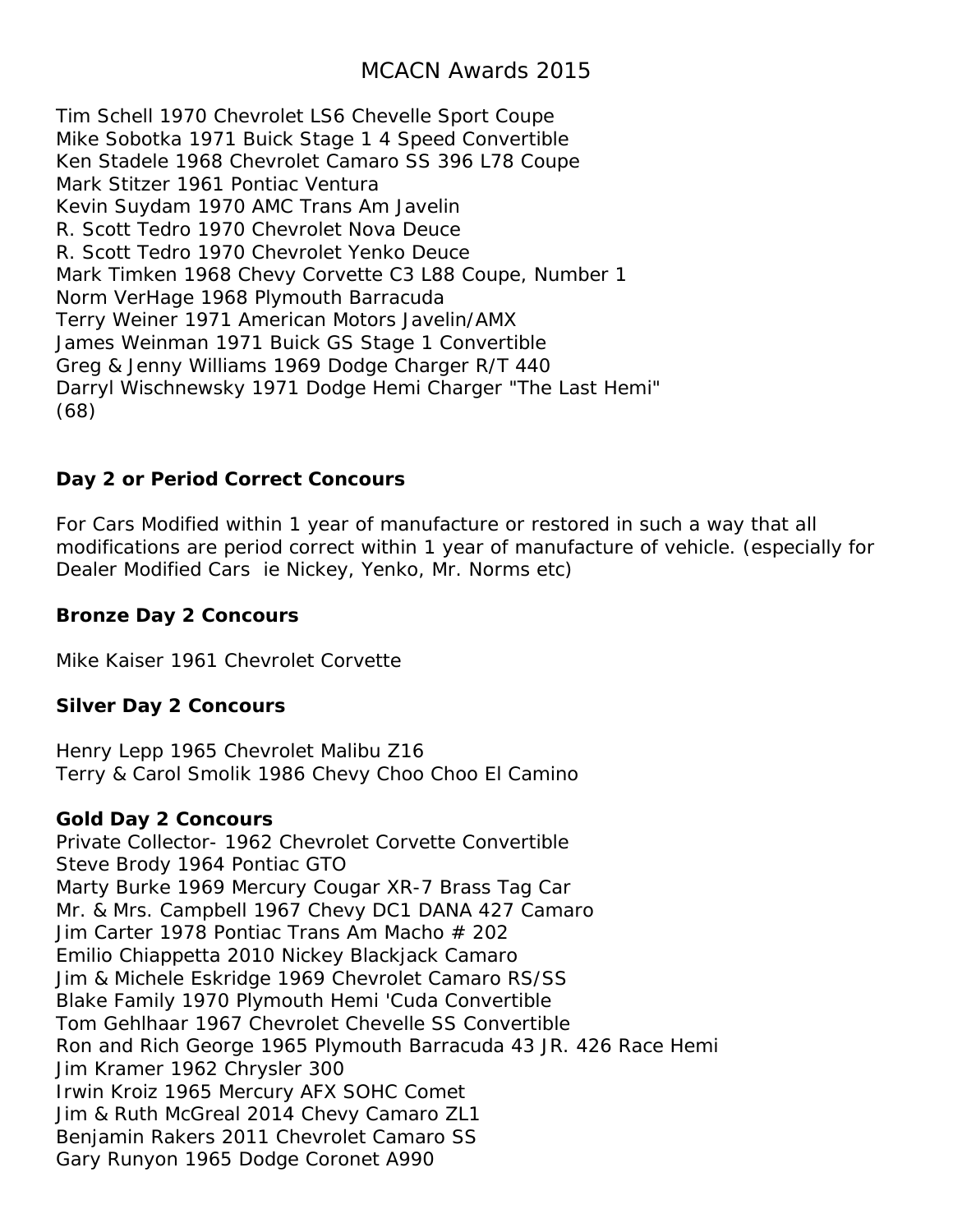Nick Smith 1965 Gas Ronda A/FX Cammer Terry Snyder 1969 Ford Mustang Boss 302 Amy Tobin 2014 Ford Mustang GT/CS (18)

#### **Triple Diamond Award Winners Presented by Corvette Central**

### **2015 Triple Diamond Award Winners:**

Robert & J.R. Amantea 1965 Chevrolet Corvette James Anderson 1969 Chevrolet Corvette Andre Baritelle 1966 Chevrolet Corvette Russ Beyer 1960 Chevrolet Corvette Howard Cohen 1969 Chevrolet Corvette Hal Ehretsman 1977 Chevrolet Corvette Doug Fortune 1965 Chevrolet Corvette Jim Genovese 1962 Chevy Corvette Terry Giles 1957 Chevrolet Corvette David Goss 1967 Chevrolet Corvette David Harris 1965 Chevrolet Corvette Rich Haydinger 1967 Chevrolet Corvette Kent & Melissa Hussey 1969 Chevrolet Corvette Lynne Layber 1996 Chevrolet Corvette Thomas Marcucci 1969 Chevrolet Corvette Lawrence Sachs 1967 Chevrolet Corvette Lawrence Sachs 1967 Chevrolet Corvette Lawrence Sachs 1967 Chevrolet Corvette Robert Schroeder 1971 Chevrolet Corvette Michael Schultheis 1959 Chevrolet Corvette Phil Schwartz 1968 Chevrolet Corvette Phil Schwartz 1969 Chevrolet Corvette Bobbie and Jay Stahl 1965 Chevrolet Corvette (23)

### **Special Award Winners**

### **Leading Lady Awards-Vehicle Owned by a Woman Sponsored by MK Insurance**

MK Insurance Leading Lady Owned by a Woman Ford - Desiree Bergdahl - 1965 Mustang Fastback Ford MK Insurance Leading Lady Owned by a Woman GM- Laura Anderson - 1969 Chevy Camero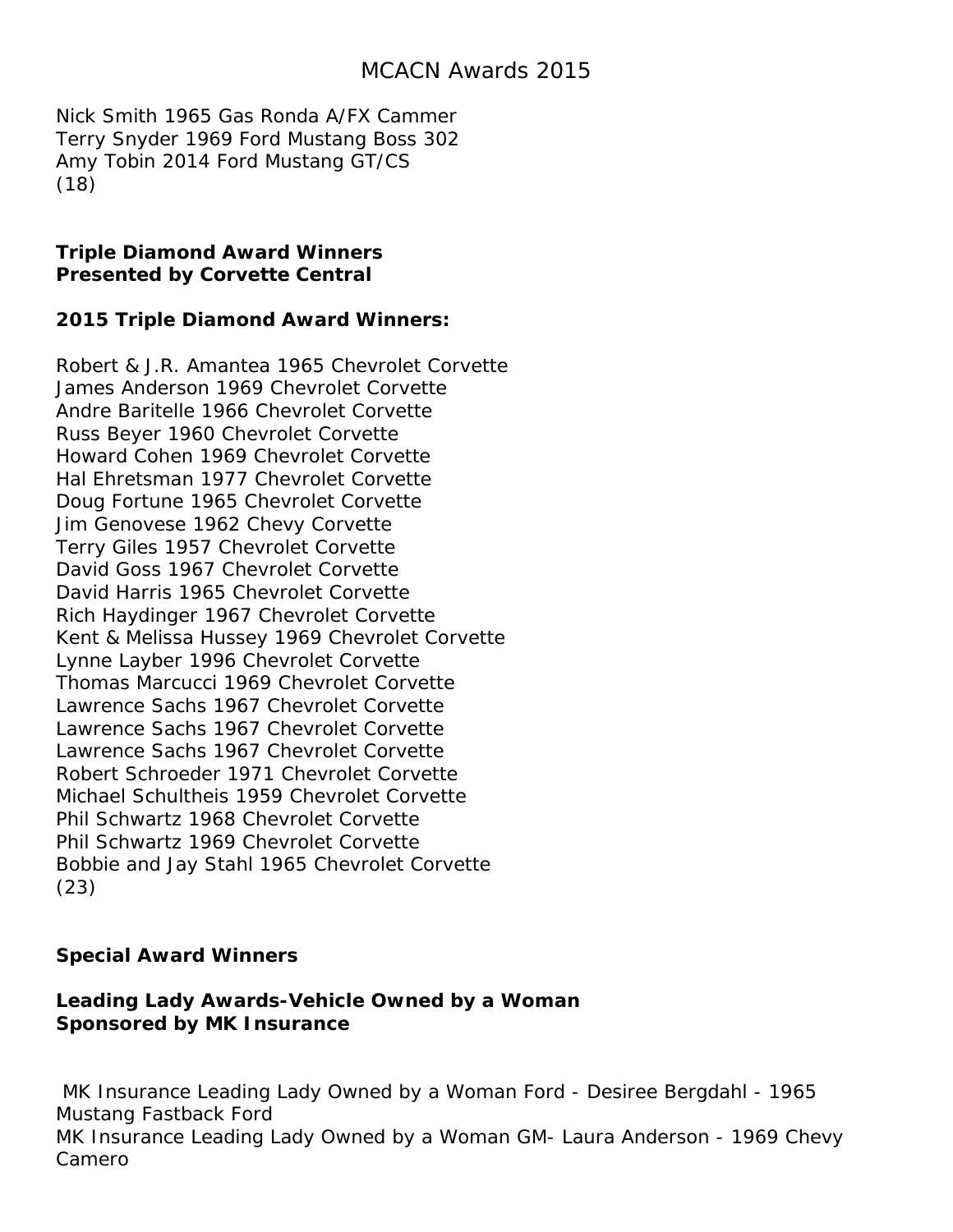MK Insurance Leading Lady Owned by a Woman Mopar -Aster Ogle 1970 Plymouth Hemi Cuda MK Insurance Leading Lady Owned by a Woman -Janet Craze - 1968 Shelby GT

### **Shining Star Vehicle Owner Under 25 Years Old Presented by ProArc Electrical**

Pro-Arc Shining Star Award- Cody Ingrassia - 1968 Dodge Dart Pro-Arc Shining Star Award- Preston Ingrassia - 1975 Bricklin SV-1 Pro-Arc Shining Star Award Kyle Zelle - 1970 Ford Mustan Mach I Pro-Arc Shining Star Award Taylor Timmerman - 1970 Plymouth Duster

### **Emerald Awards-- Best Vehicles Shown for the First Time within 200 Miles of Chicago**

Emerald AMC- Best First Time Shown Kevin Suydam - 70 TA Javelin Emerald Buick- Best First Time Shown James Weinman -- 1971 Buick GS Stage I Emerald Chevrolet -Best First Time Shown Howard Kohlbrenner -- 1966 Chevrolet Chevy II SS

Emerald Corvette-Best First Time Shown Russ Beyer -- 1960 Corvette Emerald Dodge-Best First Time Shown Toni DiCcco -- 1970 Dodge Dart Swinger Emerald Oldsmobile-Best First Time Shown Mark Davinroy -- 1970 Olds 442 Emerald Plymouth-Best First Time Shown Michael Mancini - 1971 Hemi Cuda Emerald Ford-Best First Time Shown Alan Pound -- 1965 Ford Fairlane Drag Car Emerald Mercury-Best First Time Shown Gordon Nelson -- 1970 Mercury Cougar Emerald Pontiac-Best First Time Shown Bill McVicker -- 1989 Pontiac Firebird

### **Platinum Awards- Judges Choice**

Platinum Best Stock Chevrolet-Judges Choice George Edwards -- 1968 Yenko Camaro Platinum Best Modified Chevrolet-Judges Choice Kathy McGuire -- 1969 Camaro Platinum Best Stock Corvette-Judges Choice Bobbie Stahl -- 1965 Corvette Platinum Best Modified Corvette-Judges Choice Joe & Kathe Palka - 1965 Chevrolet Corvette

Platinum Best AMC-Judges Choice Kevin Suydam - 70 TA Javelin

Platinum Best Buick- Judges Choice Mike Guarise -- 1970 Buick GS Stage I Platinum Best Stock Dodge-Judges Choice Ulf Andersson - 1965 Dodge Dart - Charger Platiunum Best Modified Dodge-Judges Choice' Murray Pfaff -- 2014 Dodge Ram 1500 Platinum Best Stock Plymouth- Judges Choice Ron George -- 1965 Plymouth 'Cuda Platiunum Best Modified Plymouth Judges Choice Paul Dodge 1970 Cuda Platinum Best Oldsmobile-Judges Choice Marlene Ferguson -- 1969 Hurst Olds Platinum Best Stock Ford- Judges Choice Terry Snyder -- 1969 Ford Mustang Platinum Best Modified Ford Judges Choice Desiree Bergdahl - 1965 Mustang Fastback Ford

Platinum Best Mercury-Judges Choice Irwin Kroiz -- 1965 Mercury AFX Platinum Best Stock Pontiac-Judges Choice Steve Brody -- 1964 Pontiac GTO